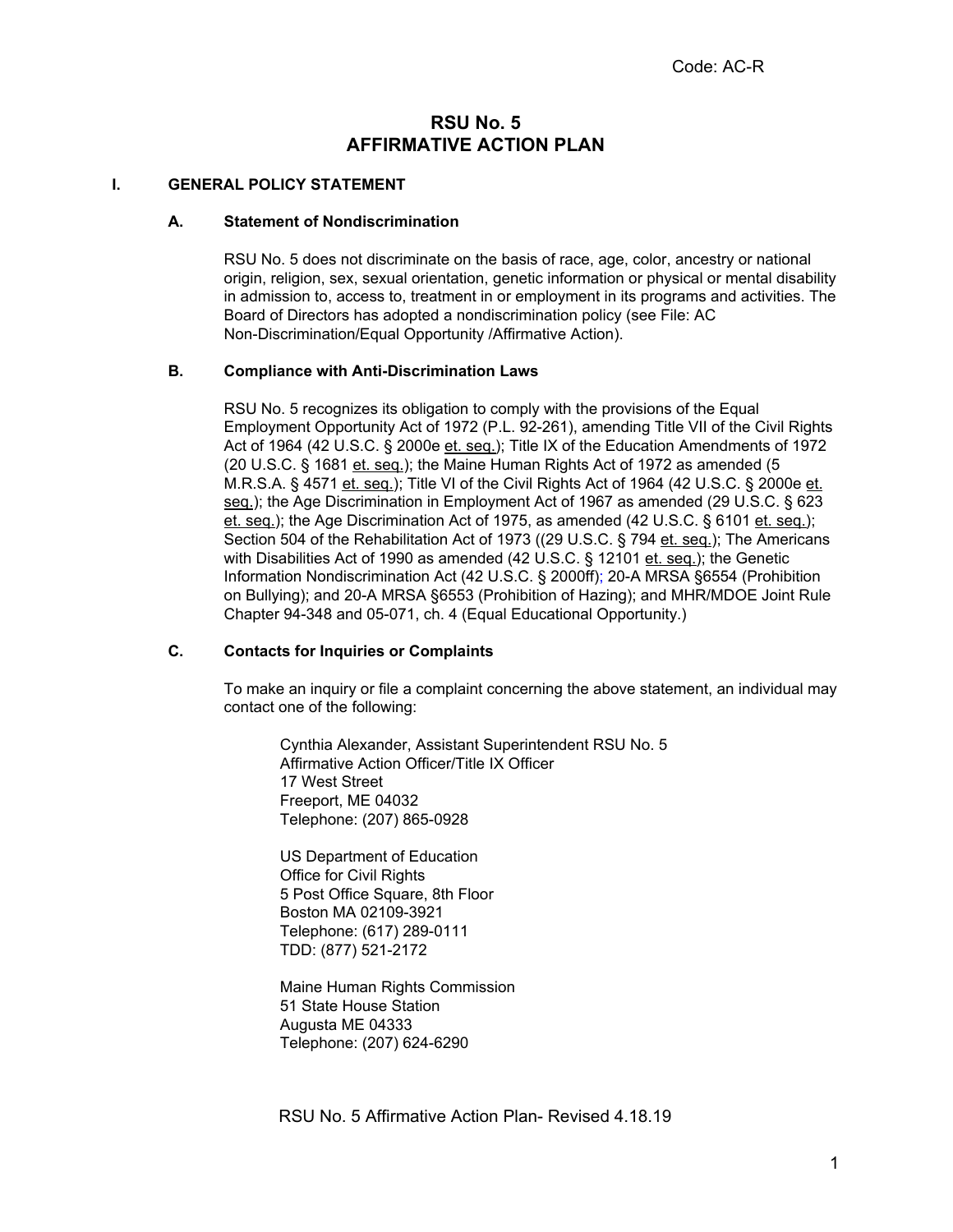## **D. Complaint Procedures**

Employee and student complaint procedures (see File: ACAB-R Employee Discrimination and Harassment Complaint Procedure; File: ACAA-R Student Discrimination and Harassment Complaint Procedure) are available a[t](http://www.rsu5.org/content/510) <http://www.rsu5.org/content/510> and provide for the prompt and equitable resolution of complaints alleging discrimination and harassment based on race, age, color, ancestry or national origin, religion, sex, sexual orientation, genetic information, or physical or mental disability. Copies of the complaint procedures will be made available to any interested person upon request to the Superintendent or Affirmative Action Officer.

## **II. DISSEMINATION PROCEDURES: NOTICE AND POSTING**

## **A. General Notice and Posting**

Notice of the contents of the Affirmative Action Plan shall be provided to all employees and students at the beginning of each school year by means chosen by the Superintendent.

Notice of the RSU No. 5 School Department's compliance with anti-discrimination laws shall be:

1. Posted in a conspicuous and accessible place in all school buildings of the school district;

2. Included on job postings, advertisements and application forms which are made available to applicants, and on enrollment forms made available to students and their parents;

3. Distributed to all personnel responsible for recruiting and screening applicants, and selecting, hiring and promoting employees;

4. Published annually in the local newspaper and/or electronic media.

## **B. Annual Notice of Employee Harassment and Sexual Harassment Policy/ Complaint Procedure**

A copy of the Employee Harassment and Sexual Harassment Policy and Complaint Procedure shall be distributed annually to all RSU No. 5 employees and are posted on the website at [http://www.rsu5.org/content/510.](http://www.rsu5.org/content/510)

## **C. Posting on Sexual Harassment and Employment Discrimination**

Workplace posters on sexual harassment and employment discrimination shall be posted in conspicuous and accessible places in school buildings where notices to employees are customarily posted.

## **D. Copies of Affirmative Action Plan Available**

A copy of this Affirmative Action Plan, shall be made available to any interested person upon request at the office of the Superintendent or the office of the Affirmative Action Officer. It is also posted on the website.

RSU No. 5 Affirmative Action Plan- Revised 4.18.19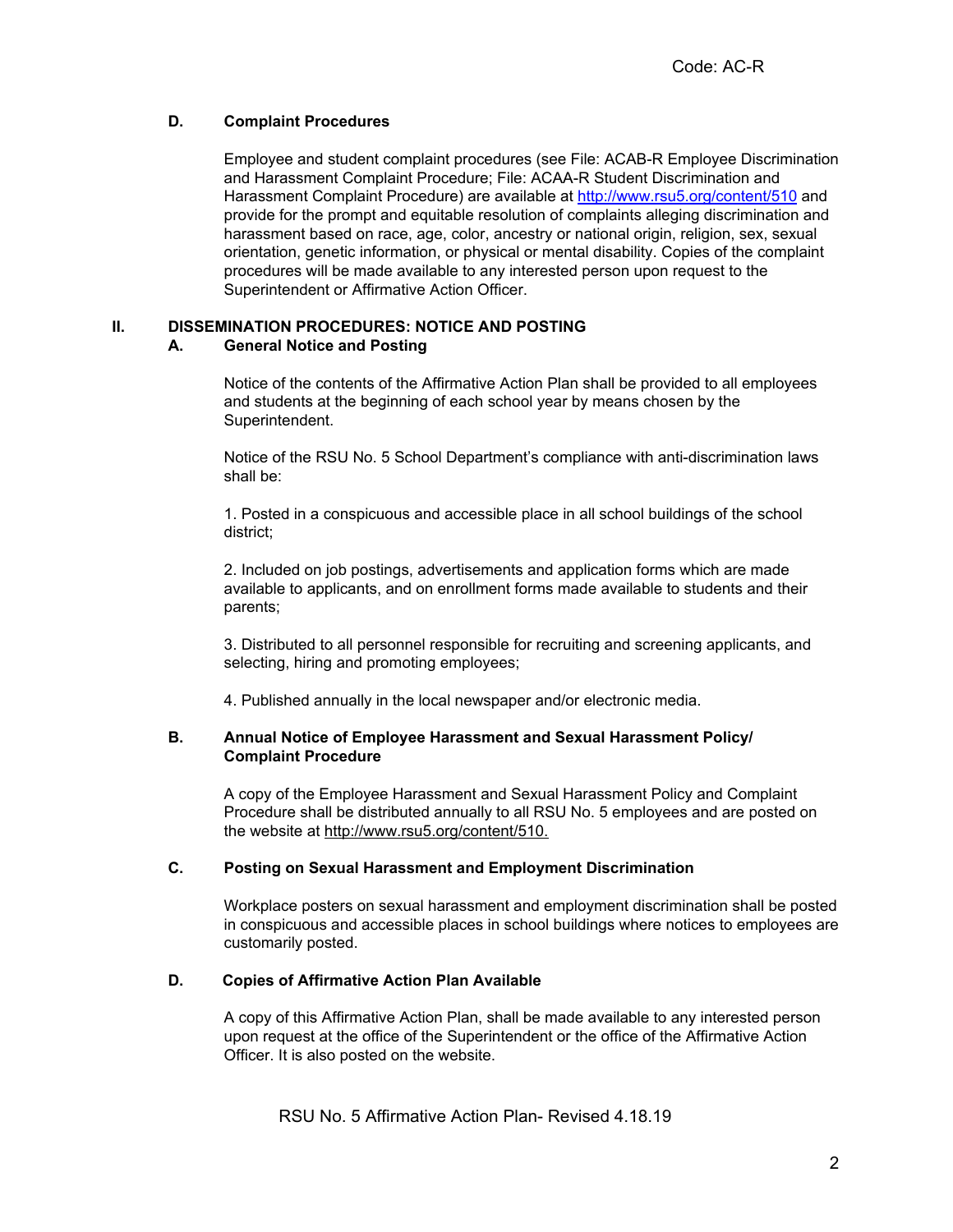### **III. TRAINING**

#### **A. Gender Equity Training**

RSU No. 5 is responsible for developing plans for in-service training programs on gender equity for teachers, administrators, and the Board.

### **B. Sexual Harassment Training**

RSU No. 5 shall conduct education and training programs on sexual harassment: (1) for all new employees within one year of commencement of employment; and (2) for supervisory and managerial employees within one year of commencement of supervisory or managerial employment status.

## **IV. RESPONSIBILITY FOR IMPLEMENTATION**

- **A.** The Superintendent of Schools holds ultimate responsibility for the operation, oversight, and success of the RSU No. 5 School Department's Affirmative Action Plan and nondiscrimination policies. These responsibilities will be delegated in whole or in part to an Affirmative Action Officer who is appointed by and reports directly to the Superintendent.
- **B.** The responsibilities of the Affirmative Action Officer include, but are not limited to, the following:
	- 1. Managing the organization and implementation of the Affirmative Action Plan;

2. Ensuring the dissemination of the required notices, policies and information regarding federal and state anti-discrimination laws to employees, applicants, students and parents, and others, where applicable;

3. Maintaining records, reports and documents required to comply with federal and state recordkeeping requirements;

4. Coordinating the RSU No. 5's efforts to comply with and carry out its responsibilities under all applicable federal and state anti-discrimination laws including serving as the Title IX Coordinator;

5. Conducting and/or coordinating the investigation of discrimination complaints based on race, age, color, ancestry or national origin, religion, sex, sexual orientation, genetic information, and physical or mental disability;

6. Reporting to the Superintendent when necessary any findings and recommendations for ensuring compliance with the Affirmative Action Plan;

7. Developing, coordinating and implementing plans for in-service gender equity training;

8. Ensuring the development, coordination and implementation of sexual harassment training programs for employees and supervisors.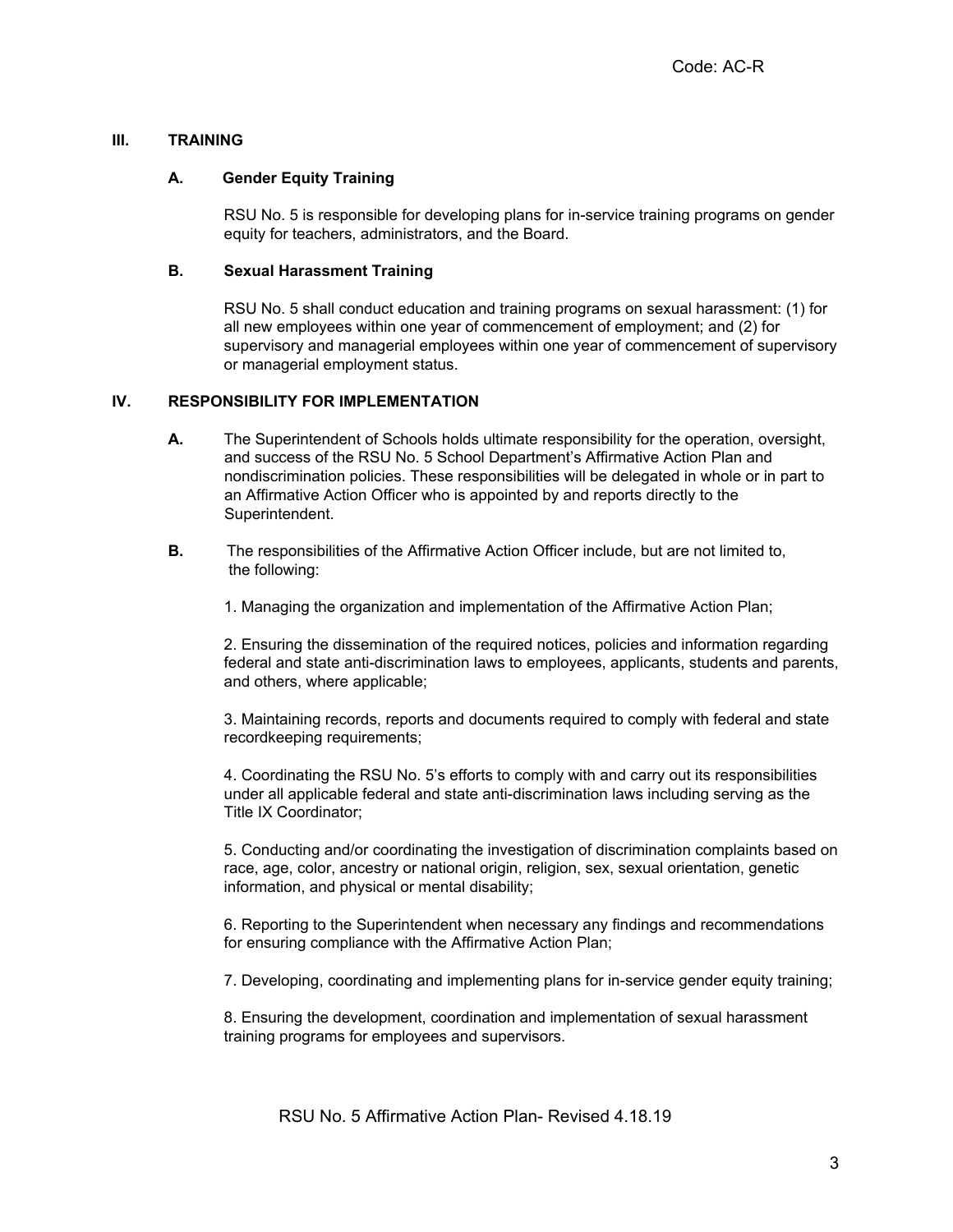**C.** Each person charged with recruiting, screening, selecting, hiring, and/or promoting applicants or employees in RSU No. 5 must adhere to the policy of nondiscrimination and equal employment opportunity established in the Affirmative Action Plan.

#### **V. ASSESSMENT OF CURRENT WORKFORCE: UTILIZATION ANALYSIS**

RSU No. 5 shall periodically assess the numbers of minorities, women and persons with disabilities in its workforce, and determine where imbalances exist. Such assessment will determine whether there is underutilization of a particular gender or minority, or of persons with disabilities in different job categories in the district.

The term "underutilization" is defined by the Office of Federal Contract Compliance as having fewer minorities or women in a particular job classification than would reasonably be expected by their availability in the job market where an employer can reasonably expect to recruit new employees. In determining whether underutilization in the workforce exists, RSU No. 5 shall consider relevant local workforce statistics, the school department's workforce profile, the nature and validity of its job classifications, and the number, frequency and category of vacancies.

#### **VI. GOALS, PROCEDURES, AND TIMETABLES**

If an assessment determines that imbalances exist in the RSU No. 5 School Department's workforce with respect to numbers of minorities, women and persons with disabilities, the district will develop realistic goals for necessary action and related procedures and timetables for correcting such imbalances.

The following goals, procedures, and timetables have been adopted to increase the representation of minorities, women and disabled at all levels and in all segments of RSU No. 5's workforce where imbalances exist:

#### **1. Recruitment**

It is the intent of RSU No. 5 to ensure equal access to all employment opportunities.

Goal/Objective: The RSU No. 5 School Department will make continued efforts to recruit all segments of the population in the State of Maine, including women, minorities, and the disabled.

Responsibility: Affirmative Action Officer Timetable: On-going

#### **2. Selection**

Hiring of personnel is done through established policies and procedures, with interviews being monitored by the Affirmative Action Officer for compliance with the Affirmative Action Plan.

Goal/Objective: When vacancies arise in job classifications where women, minorities or the disabled are underrepresented, the Affirmative Action Officer will ensure that interview questions present an equal employment opportunity prior to contacting candidates.

Responsibility: Affirmative Action Officer Timetable: On-going